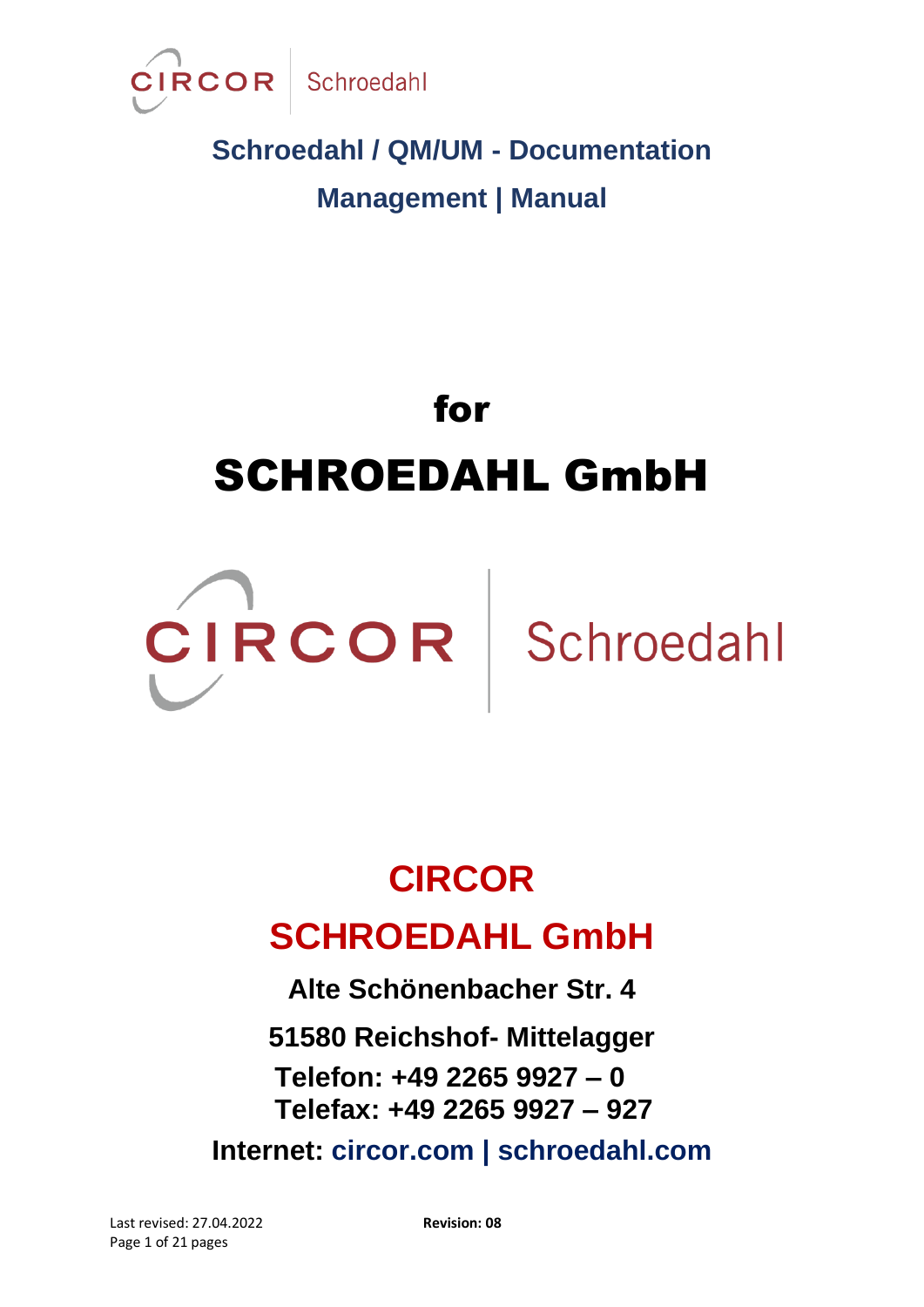

#### **Table of contents**

Legal notices and preface General remarks and introduction Scope Distribution of the management manual 1. About ourselves 2. Our company – philosophy / responsibility / policy 3. Management of resources 4. Our processes – our landscape 5. Measurement, improvement, deviation, correction 6. Other applicable documents Appendix 1 Process map

#### **Appendix to the management manual**

Appendix 2 Organisational chart for SCHROEDAHL GmbH Appendix 3 List of other applicable documents Management instructions (documented procedure) Environmental management instructions (documented procedure) List of abbreviations used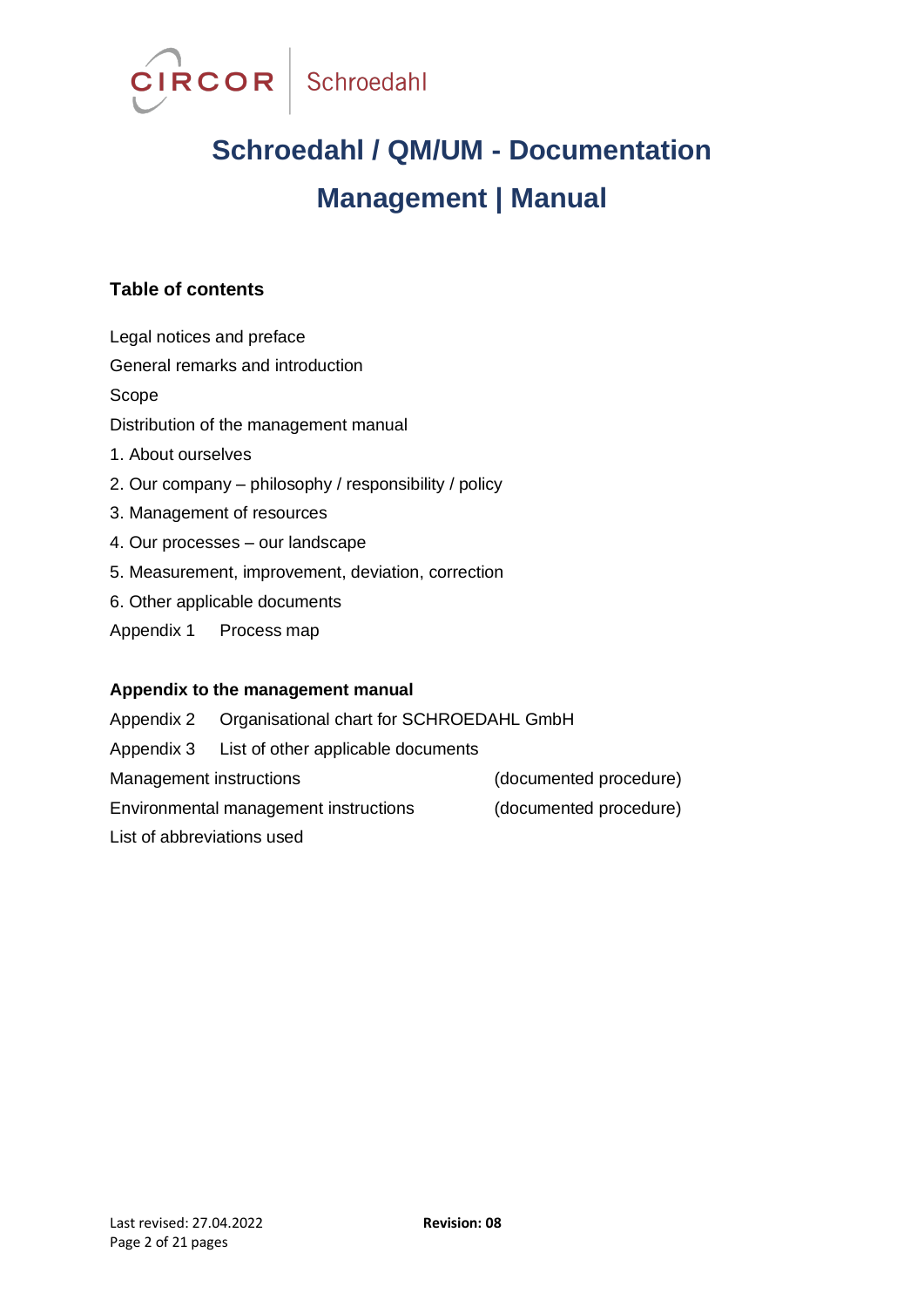

#### **Legal notices and preface**

#### Pump protection valves and control valves from SCHROEDAHL

SCHROEDAHL is a worldwide orientated company with decades of experience in development and manufacturing of high-class speciality valves for regenerative, nuclear and conventional power stations, industrial plants as well as for production, transport and refining systems in the oil and gas sector.



#### Power plant and process industry

Long lasting high-end valves for perfected processes, SCHROEDAHL, with its decades of experience, is one of the world leaders for high quality control valve solutions. With our intense, intelligent and highly professional engineering our products contribute to safe, economically optimised processes in power plants as well as to industrial systems.

We see ourselves as sophisticated problem solvers, who think beyond the requirements of the singular control valve to evaluate the entire process. In this way we evoke solutions beyond standards and point a way for the market.

According to the requirements, SCHROEDAHL control valves can be used in pressure, temperature and level-regulator circuits as well as in volume-regulator circuits in all areas of power plant and in many industrial processes.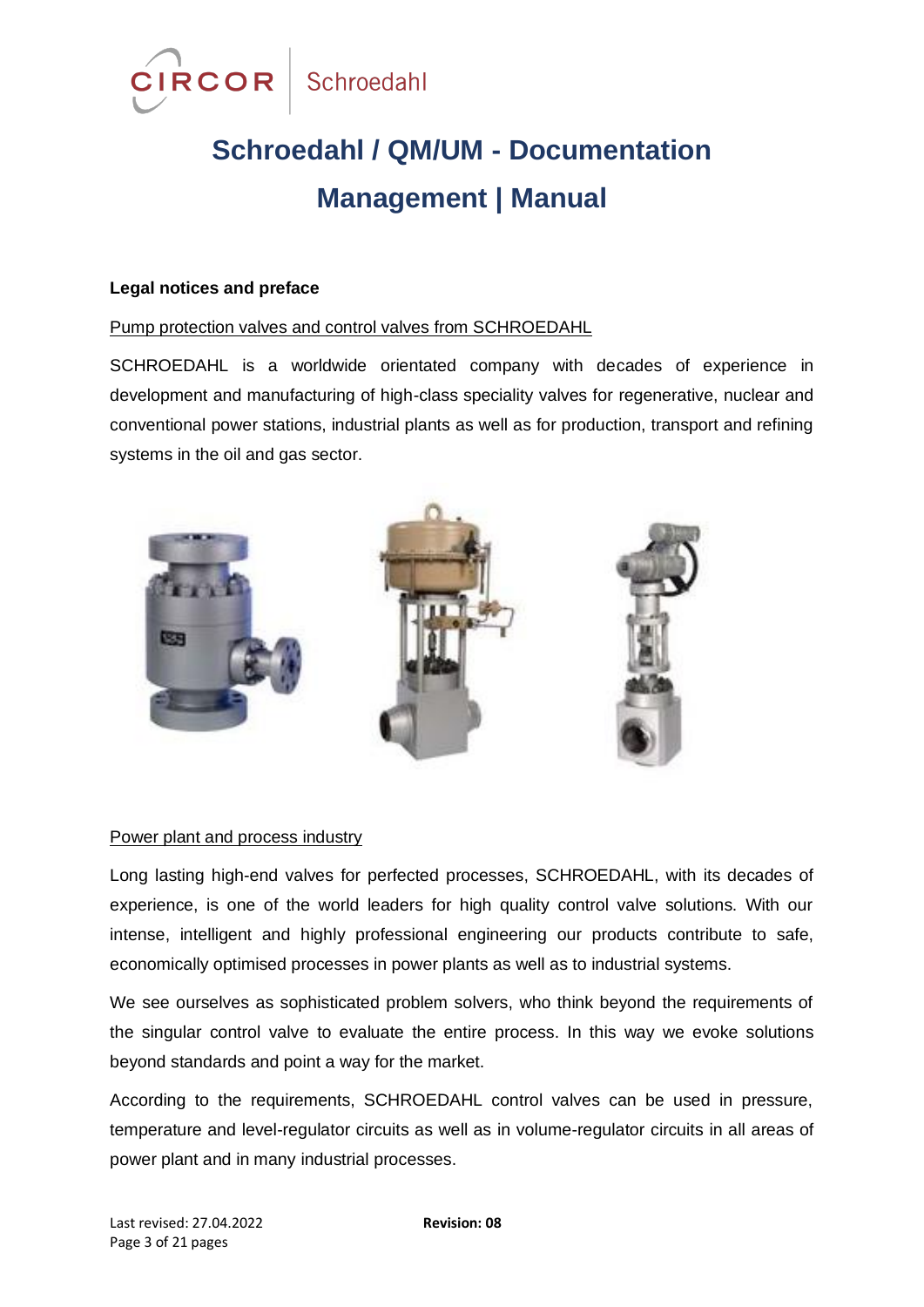

SCHROEDAHL products in the power & process segment:

- Automatic pump protection valves
- Control valves for pump protection
- Special high-pressure control valves for water- and steam-circuits
- Steam conversion valves and turbine bypass stations
- Superheated steam cooler

#### Specialist in the oil and gas sector

We offer you permanent, reliable pump protection for your business, particularly in oil and gas production (upstream) and processing (downstream).

Because our products are used in the toughest conditions, we manufacture to the highest quality level. The entire production and manufacturing chain is aligned to the most important national and international regulations and engineering standards (DIN, UVV, Vd TUV, AD data sheets, TRD, ASME, ANSI as well as DIN ISO 9001 / EN 29001).

Furthermore, only high-quality materials are used, from carbon steel to stainless steel duplex, to ensure permanent reliability through immaculate function.

#### SCHROEDAHL control valve

SCHROEDAHL has been developing and producing control valves since 1962. Control valves are a conventional form of pump protection. During operation of the pump, the flow rate is continuously measured, and the results are transmitted to the control unit. The control unit regulates the control valve, the corresponding medium (for example oil, gas, seawater, chemicals) is fed to the pump. This avoids any destruction of the pump through cavitation or overheating. At the same time, our experienced mechanics and technicians will be happy to offer any maintenance, servicing or adjustment of the control system on site.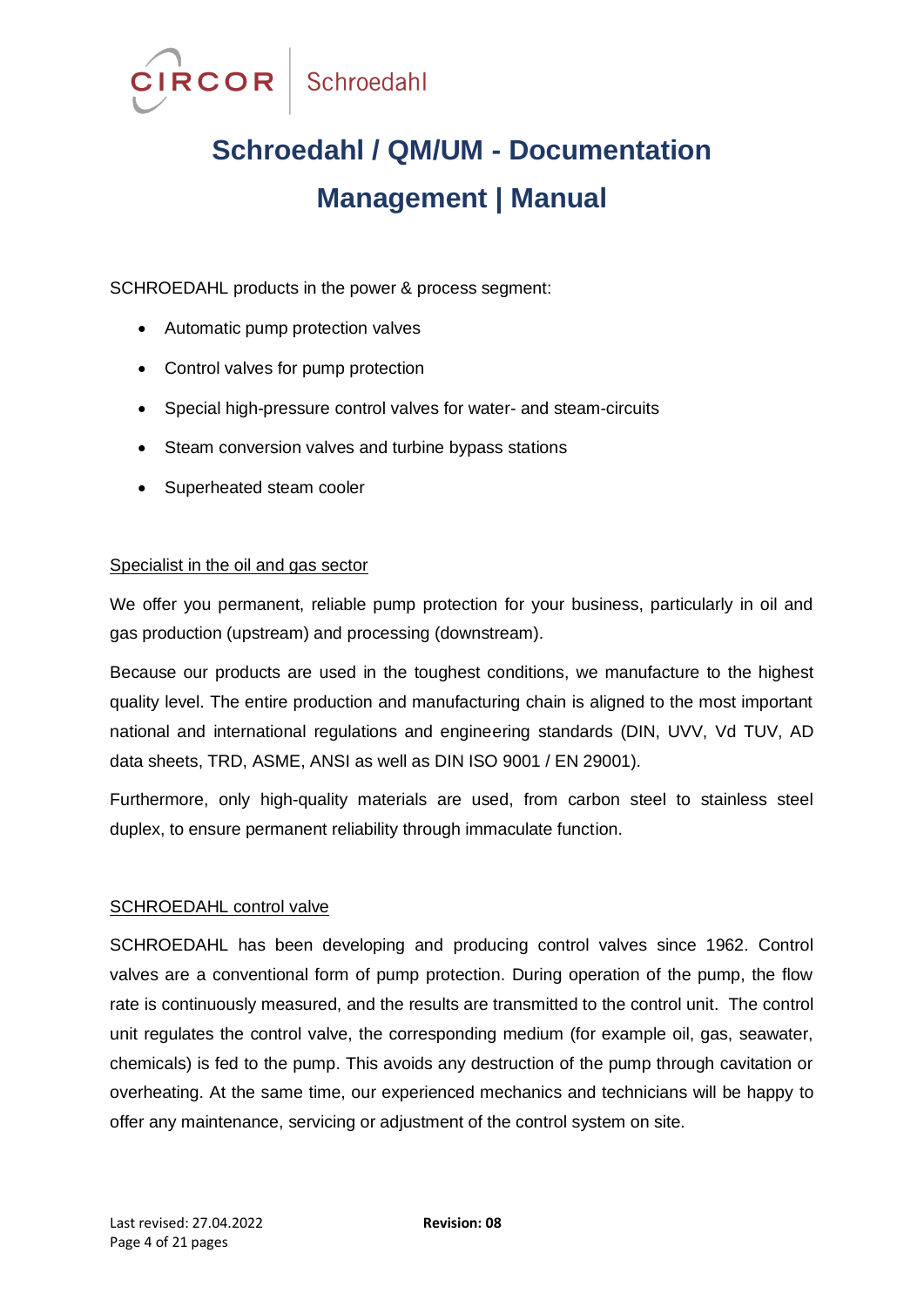

#### **General remarks and introduction**

The manual and the other applicable documents implement the requirements of DIN EN ISO 9001:2015, DGRL 2014/68/EU and DIN EN ISO 14001:2015.

#### **Scope**

The management systems described in this MM apply for all areas of the firm of

**SCHROEDAHL GmbH Alte Schönenbacher Straße 4 51580 Reichshof-Mittelagger**

It applies together with further management documents for all employees (please refer to the organisational chart).

In the event of a contract, the management system is applied as a performance level pursuant to

- DIN EN ISO 9001 and
- DIN EN ISO 14001.

The management system also covers the additional requirements of other standards such as

- KTA 1401, ISO 19443, QN100-Generic (Nuclear)
- AVS D100/50,
- EU Pressure Equipment Directive 2014/68/EU (PED)
- UK Pressure Equipment Safety Directive SI2016, No.1105 (PESR)
- AD 2000 HP0

and

• EN ISO 3834-2.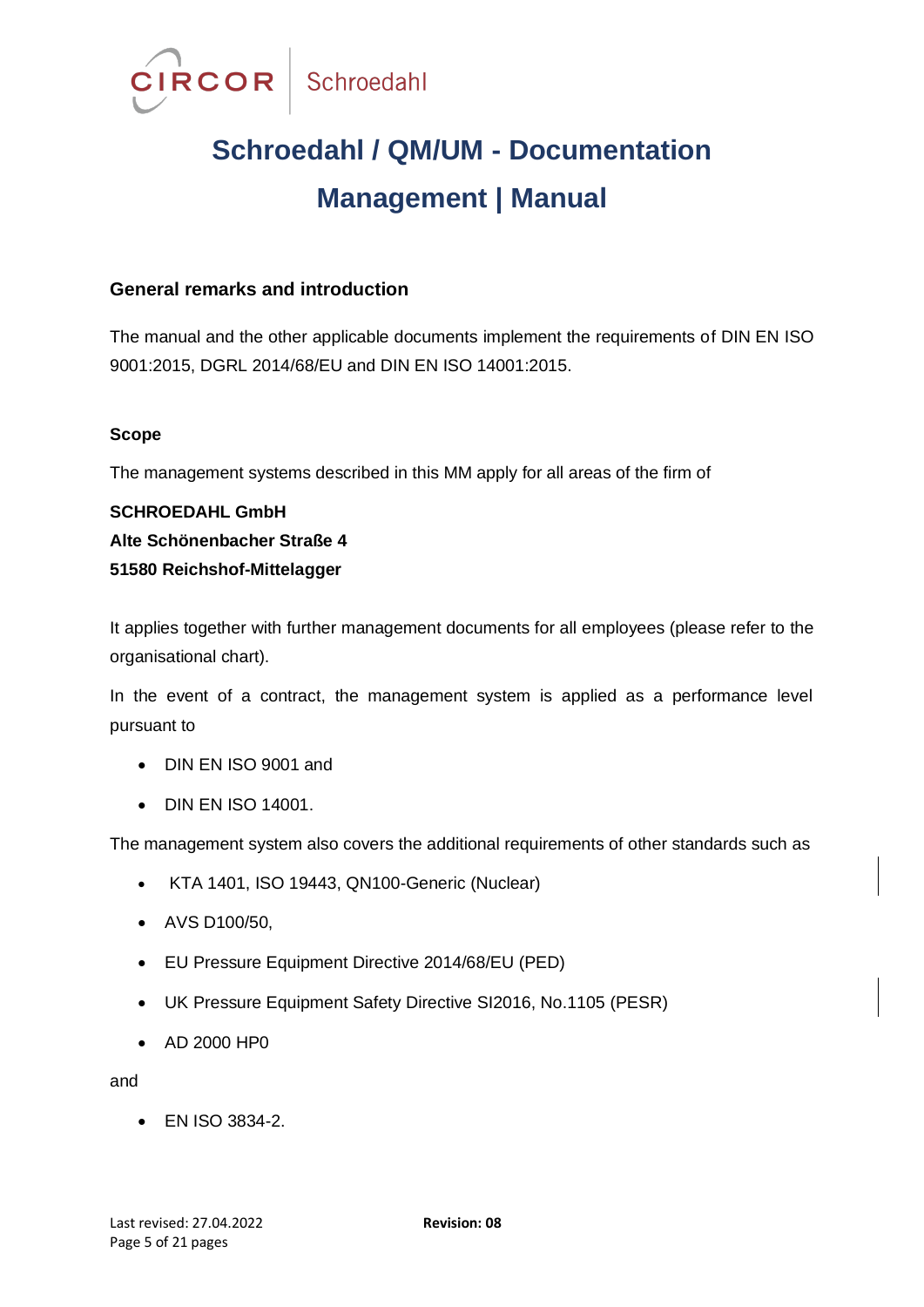

#### **Distribution of the management manual**

The MM is kept on the network drive and Intranet.

The MM is available as a loose-leaf collection in QM for employees with no access to the central network drive. Specific instructions will be distributed with an ongoing revision service (for internal use), with a temporary revision service and without a revision service. All looseleaf copies of the instructions are registered in the corresponding distribution lists.

The MB is responsible for the distribution of the loose leafs and the management of the return receipts.

The MM is confidential and is subject to copyright. Its disclosure and handover to customers and/or sub-contractors requires the approval of the management. All copies of the MM remain the property of SCHROEDAHL GmbH

If the employment contract is terminated, if requested by the MB and possibly on completion of an order, the MM and all instructions shall be returned to the MB.

The manual applies for all areas of SCHROEDAHL GmbH within the CIRCOR Advanced Flow Solutions (AFS) Group.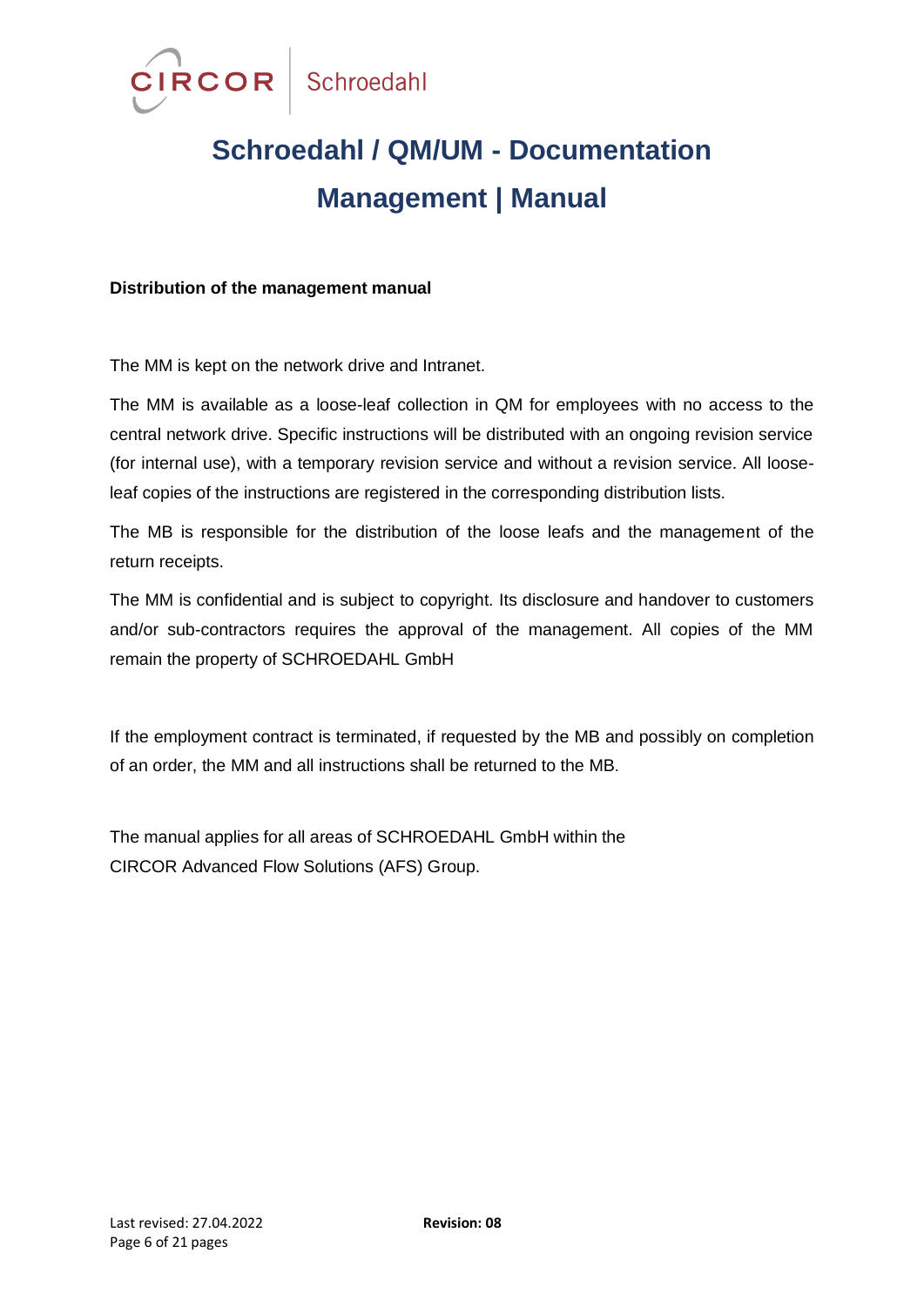

#### **1. About ourselves**

The company of **SCHROEDAHL GmbH** is located in the Oberbergische District (NRW), municipality of Reichshof, urban district of Mittelagger. It is very conveniently located in terms of transport since the premises are only approx. 4 km from the Reichshof- Eckenhagen motorway access on the A4 motorway Cologne-Olpe.

The site is located on an industrial estate and is split by the Alte Schönenbacher Straße.

The company was founded in 1966 with the construction of production and storage halls. An administrative building was built a little later.

This first phase of building lies between the Alte Schönenbacher Straße and the Breidenbach outfall.

The plot had been used agriculturally up until the start of the construction work.

In the years 2003, 2007, 2009 and 2014 the company was expanded by the construction of a new hall in each case to the east of the Schönenbacher Straße.

These halls are also used as production and storage halls.

The site borders directly on the Steinagger outfall to the north and parts of it are designated as a flood plain.

The premises border on meadows that are used for grazing in the east and south.

The company site covers an overall area of approx. 15,250 m<sup>2</sup>, 5,200 m<sup>2</sup> of which are builtup.

The nearest residential buildings are approx. 100 m from the production areas.

The Breidenbach and Steinagger outfalls that border on the premises directly are each classified as second order watercourses.

The nearest water protection area (Wiehl valley reservoir catchment area) is approx. 8 km away.

The main production processes that are carried out on the site are: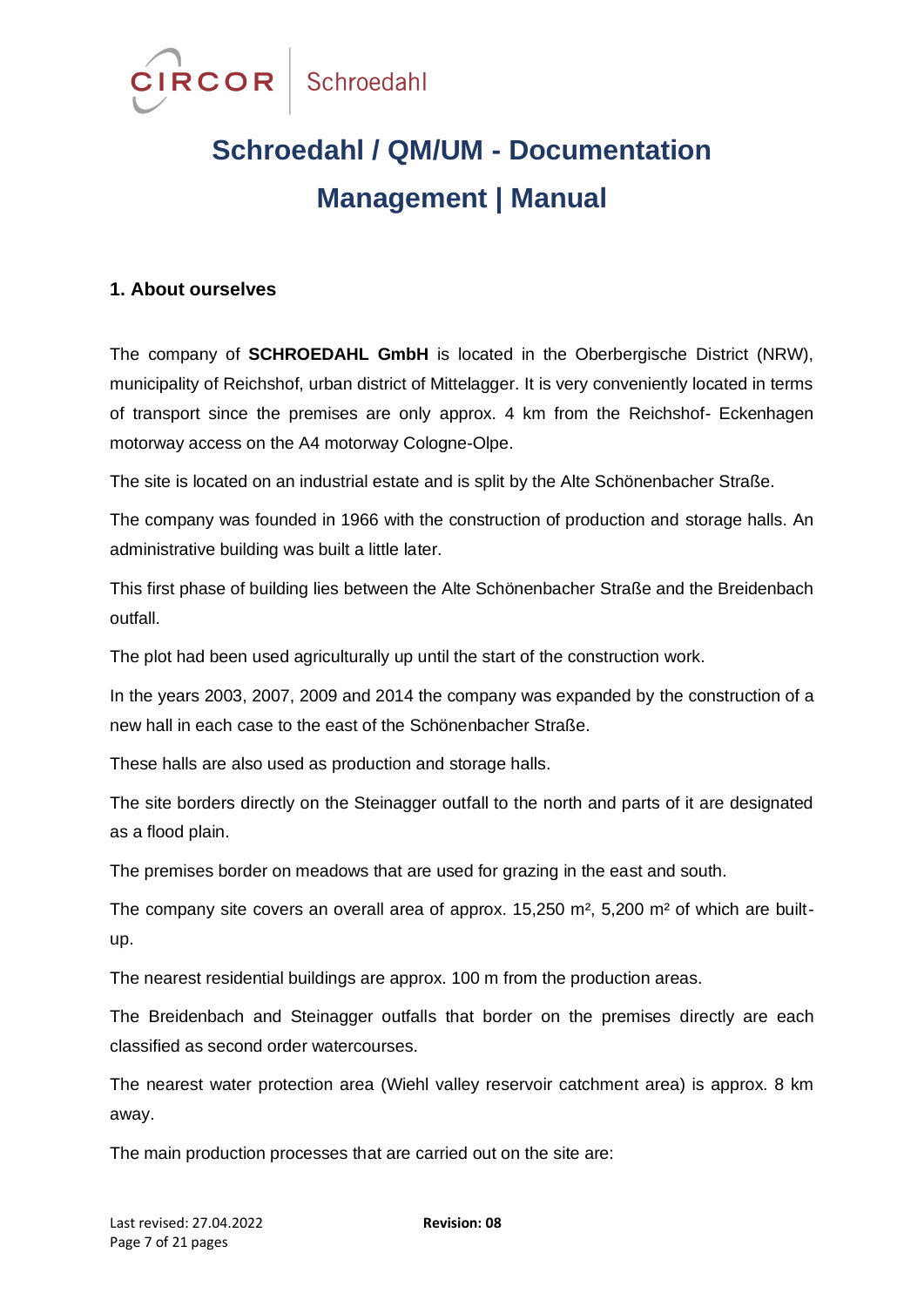

Mechanical manufacturing (sawing, lathing, milling, drilling), welding, assembly, painting, packaging.

#### **Connection to the CIRCOR Group**

In April 2015, the firm of Schroedahl-Arapp was taken over by CIRCOR German Holdings GmbH und Co KG, part of the American CIRCOR group with headquarters in Burlington, MA, USA.

Since the CIRCOR Group is split over several fields of business, the rebranded SCHROEDAHL GmbH was initially assigned to the energy division. In the course of a group reshuffle, the CIRCOR Advanced Flow Solutions (AFS) Group was created in the middle of 2016, to which SCHROEDAHL GmbH has belonged since then. There has been no change in the company's range of products as a result of the takeover.

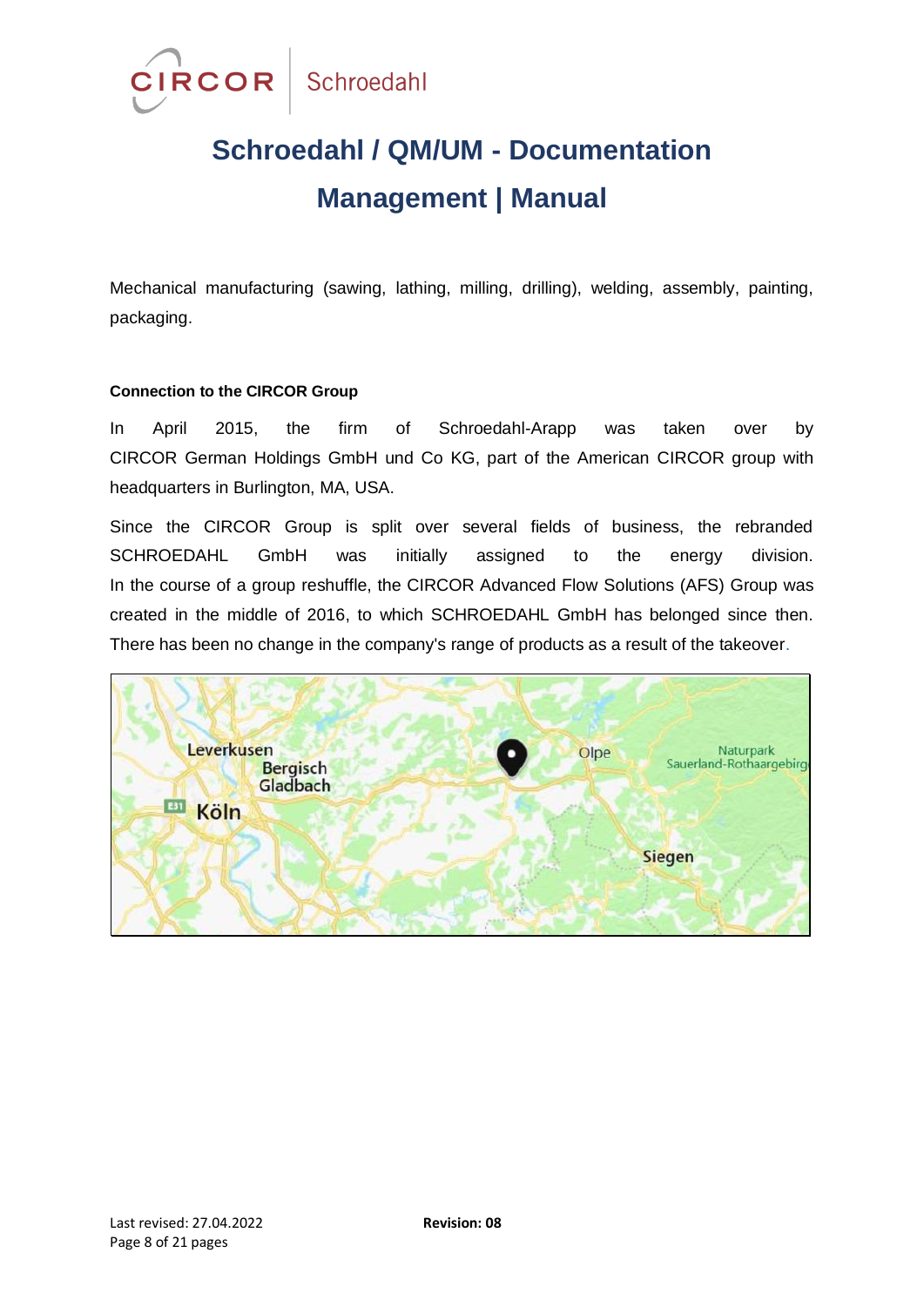

#### **2. Our company - philosophy / responsibility / policy**

We know that the quality of our products is a very important basis for the further development of our company. Therefore, quality and quality management are key elements in our corporate policy. We pay special attention to the identification and fulfilment of customer and interesting parties and their requirements with regard to satisfy their specific interests. Reliability, flexibility and on-time deliveries are constant objectives of the business policy.

As a certified supplier for the nuclear sector, we pay especially attention to the quality of our personnel and processes in order to ensure the high demands of the KTA 1401, QN100 Generic and the ISO 19443, for process reliability and quality throughout the entire process chain. We are aware that our products in this area of application must meet particularly high safety and quality standards, as well as the potential risks associated with the supply of counterfeit, fraudulent and suspicious items (CFSI) within the supply chain. For this reason, we only work with suppliers who can prove the quality and origin of the goods we require. Our processes ensure that non-compliant Counterfeit Fraudulent Suspect Items (CFSI) cannot be used. To this end, we pursue a purchasing strategy that seeks to develop and maintain strong supply chain relationships with our key strategic suppliers based on collaboration, integrity and mutual trust. Supplier qualifications are reviewed and verified at prescribed intervals by appropriately qualified and experienced personnel. This is done in accordance with the supplier selection, evaluation and re-evaluation process. All personnel involved in the procurement of goods have been informed of the potential for CFSI and advised that all goods must be purchased directly from manufacturers or from agreed and official distribution channels. If CFSI items are discovered in the supply chain, we will notify our customers to stop using that item and inform all other parties who may be using it. These items should then be quarantined and destroyed and not returned to the supplier to prevent them from re-entering the supply chain.

The exact implementation of the special nuclear requirements is constantly reviewed by a specially trained and experienced project manager and supported by trained and selected project specialists over the entire project. This specially selected "nuclear project personnel"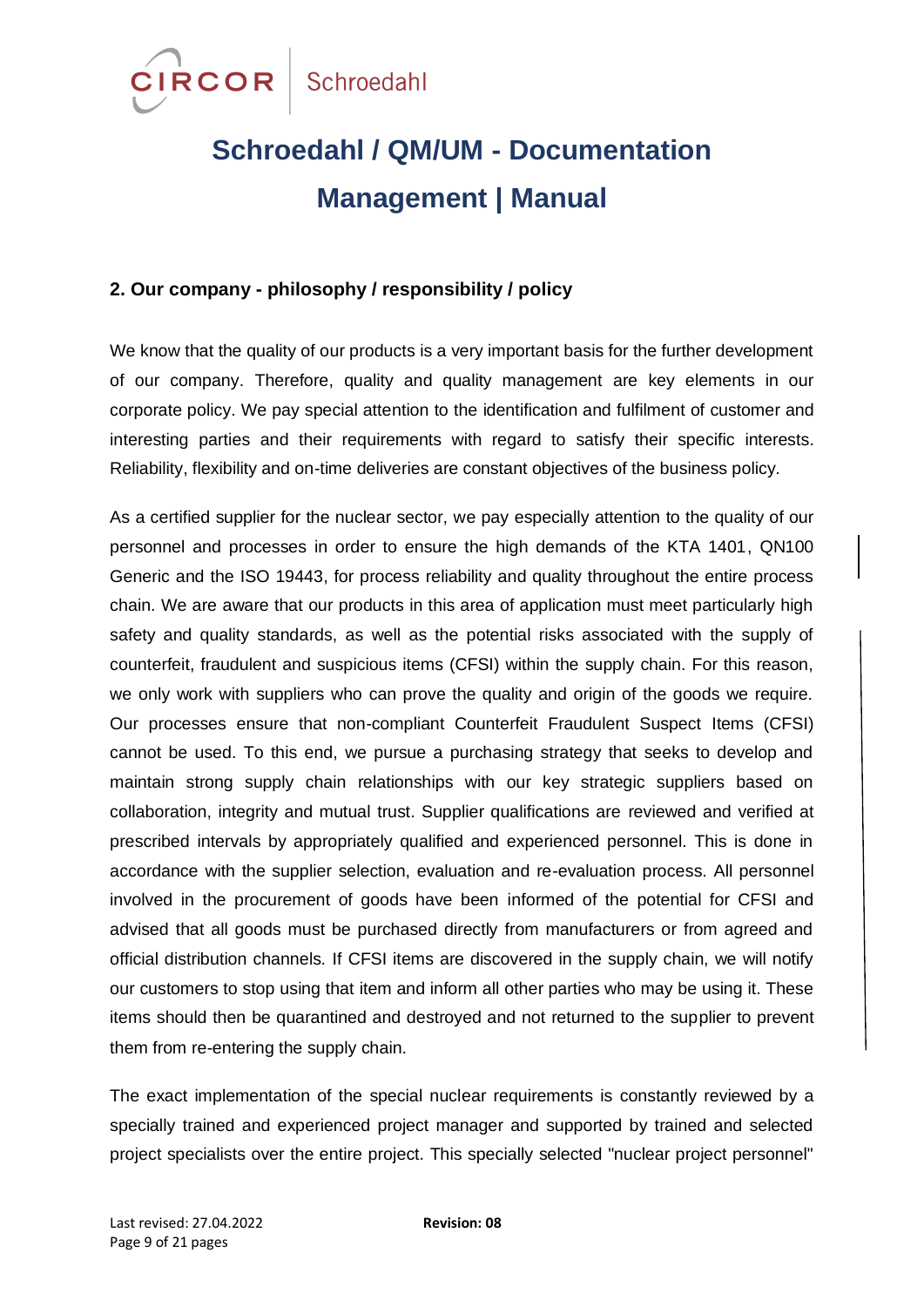

is regularly trained, throughout the entire process chain, as part of a project-related nuclear safety culture training to ensure always high safety and quality standards.

The topic of environmental protection has always played a major role in our company. To ensure that we remain a reliable and safe partner for all in future, the next step for us is to maintain an environmental management system. As a result, we are committed to not only observing all environmentally relevant laws and regulations but also to continuously and systematically improving internal environmental protection. We are committed to protecting the environment, which includes preventing environmental impacts.

The health and safety of our employees takes top priority. Human capital is one of our most important investments, which is why it is our job to protect this accordingly. Health and safety objectives are set and monitored on a regular basis. We aim for continuous improvement in this field through further training, instructions, the identification of hazards, protective equipment and other measures.

The corporate strategy is defined annually insofar as the management sets quality, environmental and safety objectives. These objectives are substantiated in individual programmes in cooperation with the different departments. The programmes that are drawn up and their results are communicated to employees in an open an objective manner.

The management believes that one of its jobs is to encourage the employees' sense of responsibility and quality and their awareness of environmental protection, to define basic responsibilities, corporate processes and procedures, to monitor the efficacy of the defined measures and to ensure the availability of the necessary means. To this end, the management has implemented rules in this management manual (MM) that are anchored in the following standards.

The international standards DIN EN ISO 9001 and ISO 14001 form the basis of the MM. The MM is binding for the company.

We are committed to following the rules set out ion the corporate manual and to meet our binding obligations.

All employees are invited to constantly cooperate in improving the management system.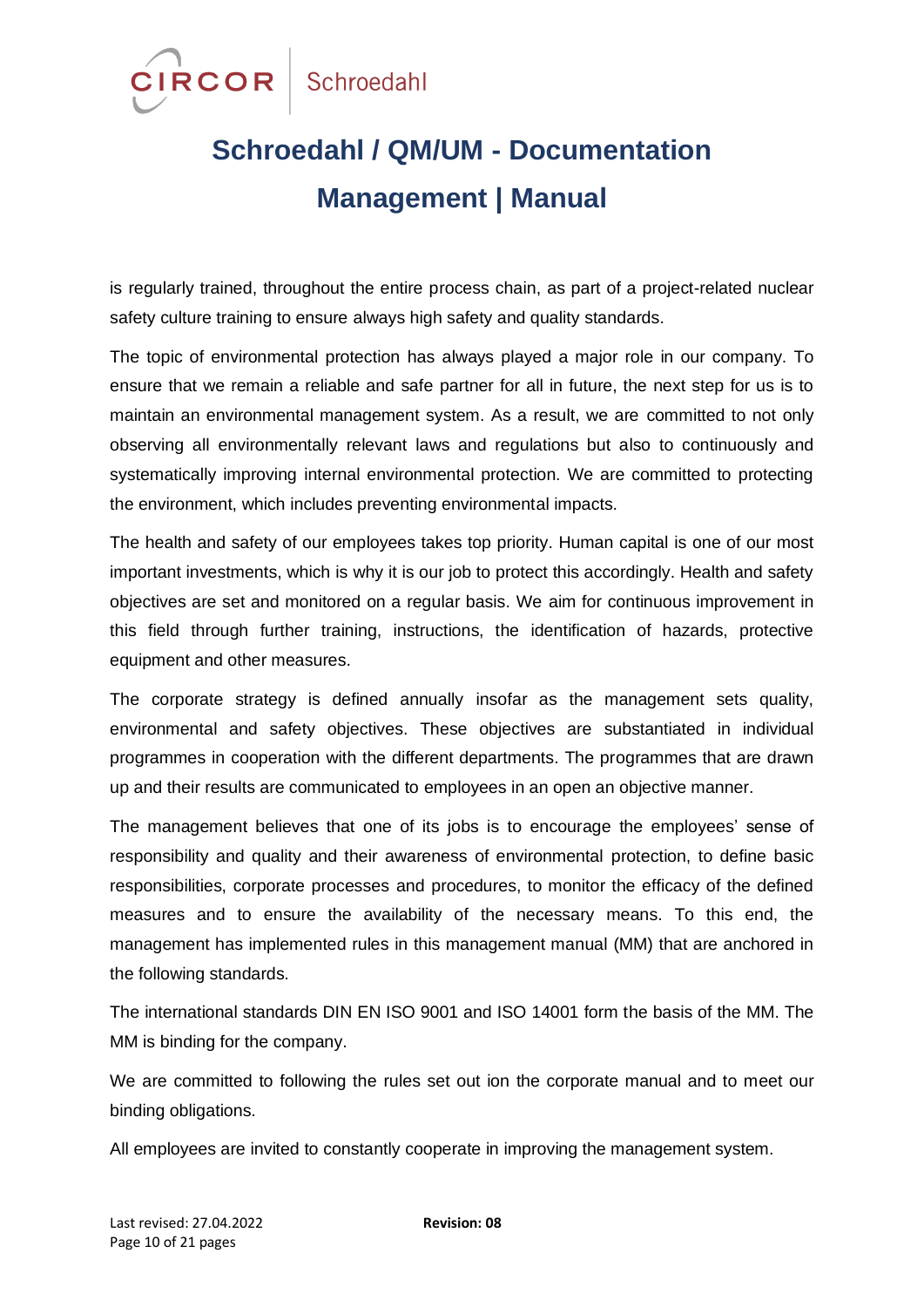

The management's goal is to consolidate and expand the market position with the defined corporate strategy, to spare the environment and its natural resources and to protect and uphold the health of the employees.

The Quality Management (QMB) and Environment Management Officer (UMB) are authorised by the management to ensure that the stipulations laid down in the MM are applied. They report directly to the management on a regular basis after internal audits and on special occasions about compliance with and the efficacy of the M system.

If contractually agreed, we disclose this MM and any M documents that are relevant for the order to our customers and are also prepared to haver the application of the M system verified.

**Dr. Roger Ingemey Dr. Joachim Krägeloh Vice President and Managing Director Director Quality SCHROEDAHL GmbH SCHROEDAHL GmbH**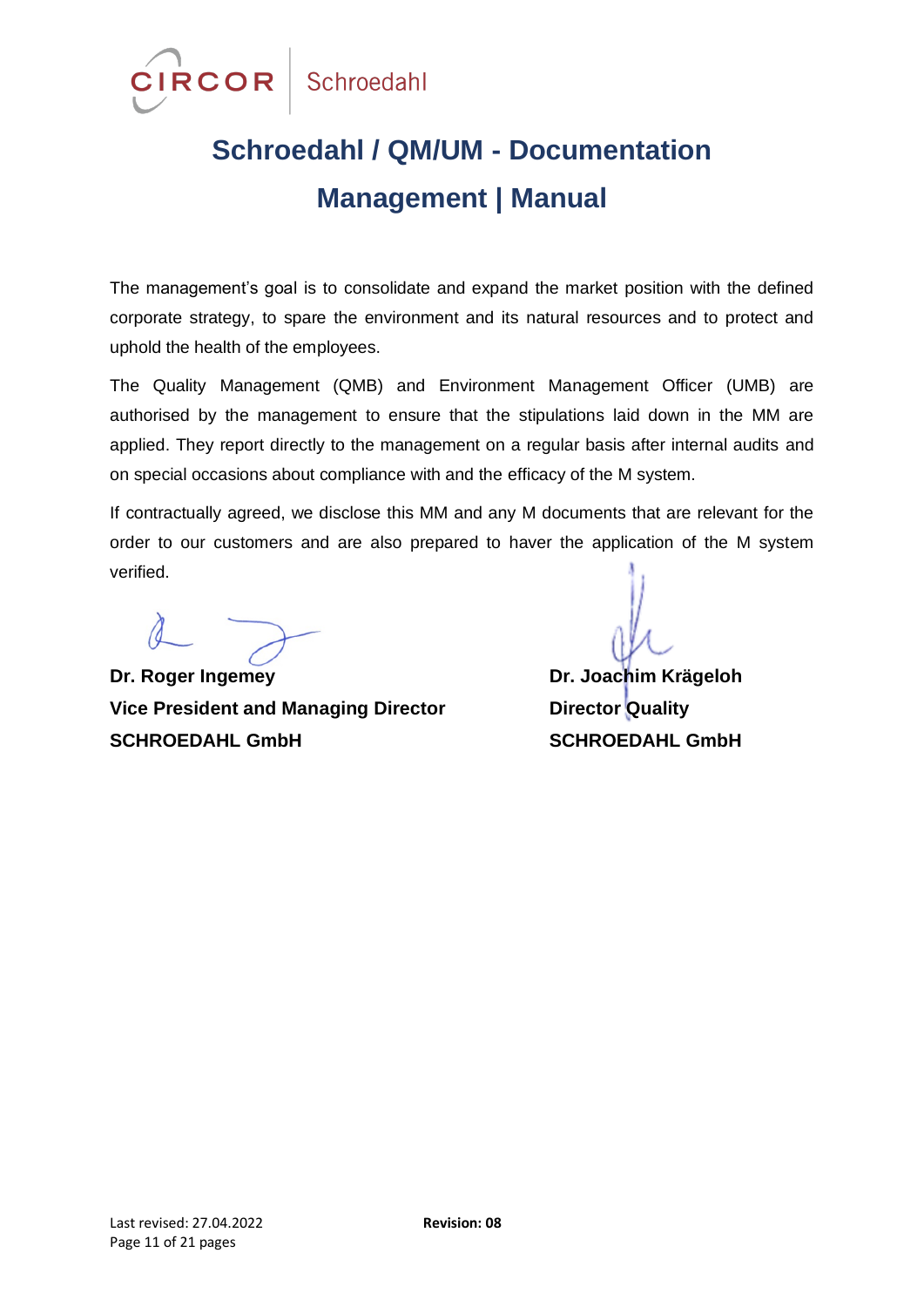

#### **3. Management of resources**

Communication, information and exchanges in our organisation take place through personal talks and regular meetings.

The occupational health and safety requirements are looked after by the external occupational safety specialist (FASI). The FASI is supported internally by safety officers and the the contract of the EHS contract of the Manager Because our company is part of an American group, an EHS system has also been introduced in the German subsidiaries at their instigation. This means that not only are German and European laws and regulations observed, the much stricter intragroup American standards also have to be satisfied.

Environmental protection, energy efficiency and a careful use of resources have long taken priority for us. This is why we believe that it is very important to keep our environmental management system according to ISO 14001 up-to-date at all times.

The management is responsible for compliance with and communication of the statutory/official requirements, and for the infrastructure, working and process environment.

Trained and qualified employees are a key cornerstone for a successful company. Employee qualification and motivation is a natural motor in our organisation. Our employees enjoy regular further training.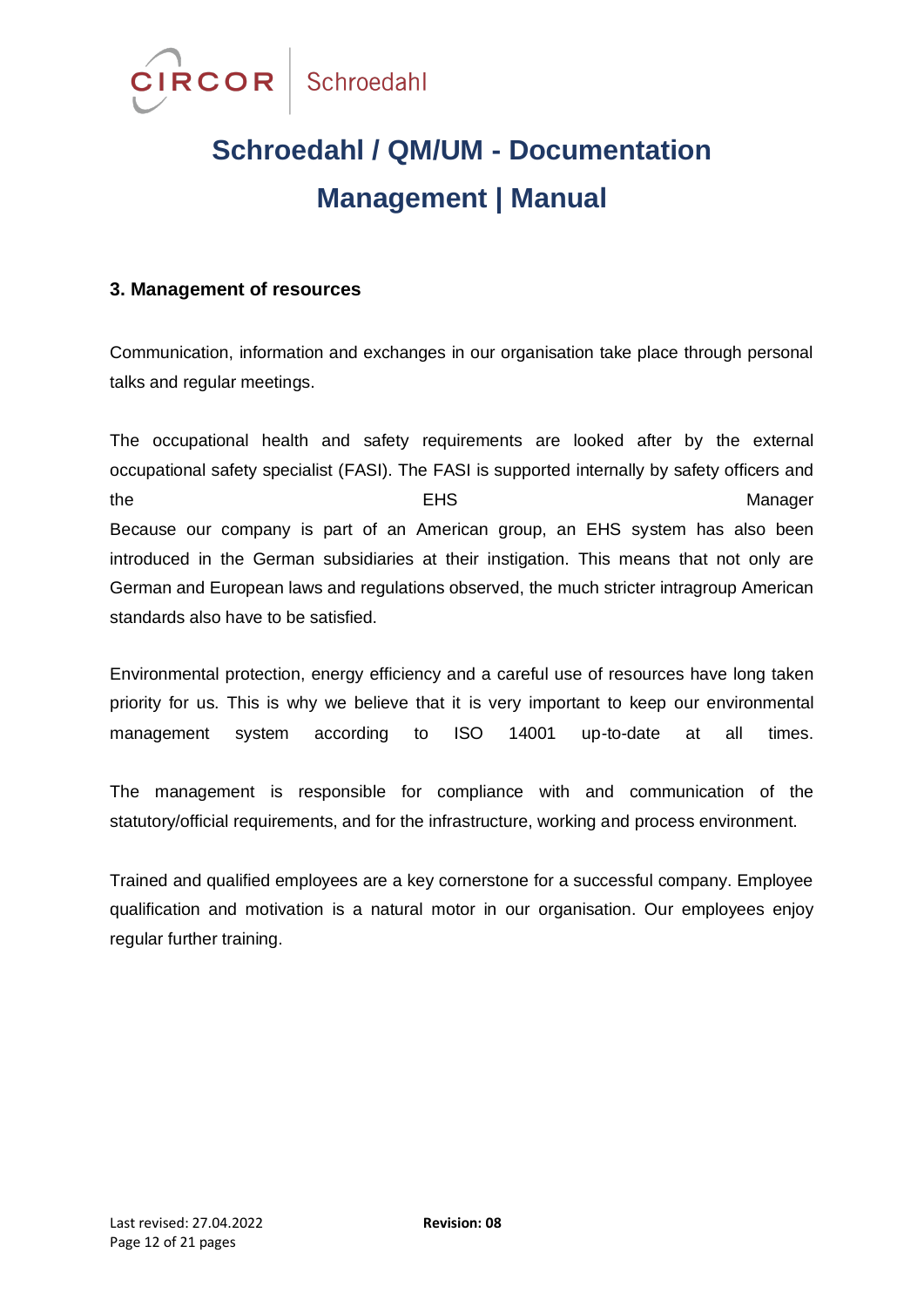

#### **4. Our processes – our landscape**

#### **Management processes**

The management processes represent a clearly defined structure in our company. To this end, goals are defined, and their achievement monitored systematically in the management review and measures are also derived to ensure the achievement of the goals.

#### **Value-creation processes**

Our value-creation processes are based on our customers' requirements. This results in a continuous adaptation to the demands and wishes of our customers.

#### **Support processes**

Support processes are provided to ensure the smooth course of the value-creation processes. This guarantees the implementation of the customer requirements.

#### **Documented procedures**

DIN ISO 9001 explicitly and without exception calls for documented procedures, also called an obligatory procedure.

These procedures ensure a documented process and that the content of the documentation of all of our activities satisfies internal and external expectations.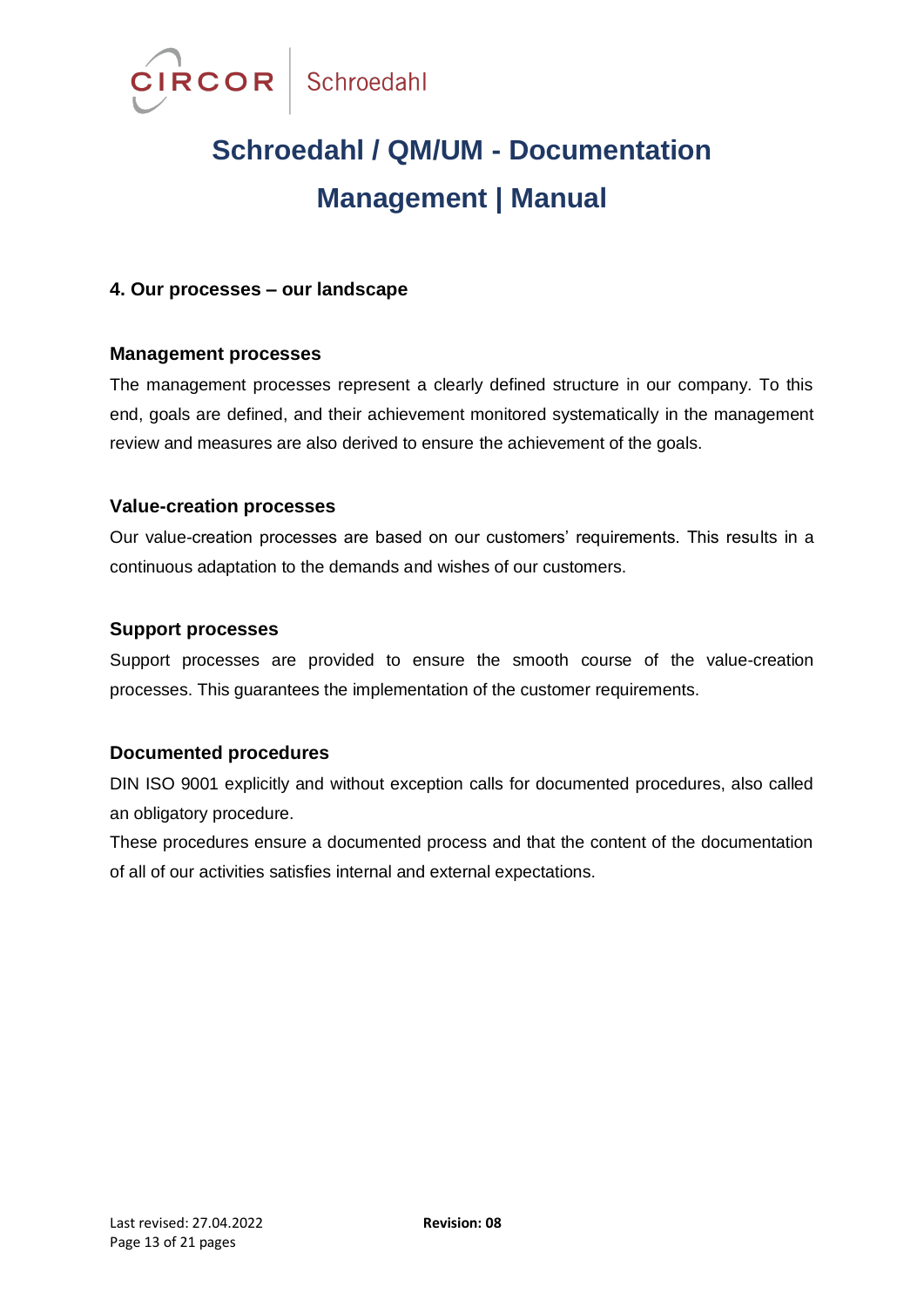

#### **5. Measurement, improvement, deviation, correction**

The efficacy of the system is monitored by analysing the customer satisfactiondissatisfaction as well as the results of both internal and customer audits.

The management system is subject to scheduled and unscheduled audits.

Our audits provide objective proof of compliance with the applicable instructions and the efficacy of any measures taken.

Any necessary corrective measures are initiated, and their implementation is monitored. Continuous improvement and a consideration of possible risks form an essential part of planning and changes as well as chances.

The QM system is assessed and improved with the regular management review.

The satisfaction of customer requirements is ensured by measuring and monitoring the processes.

Systematic corrections and improvements are introduced in the ongoing processes and their implementation is monitored.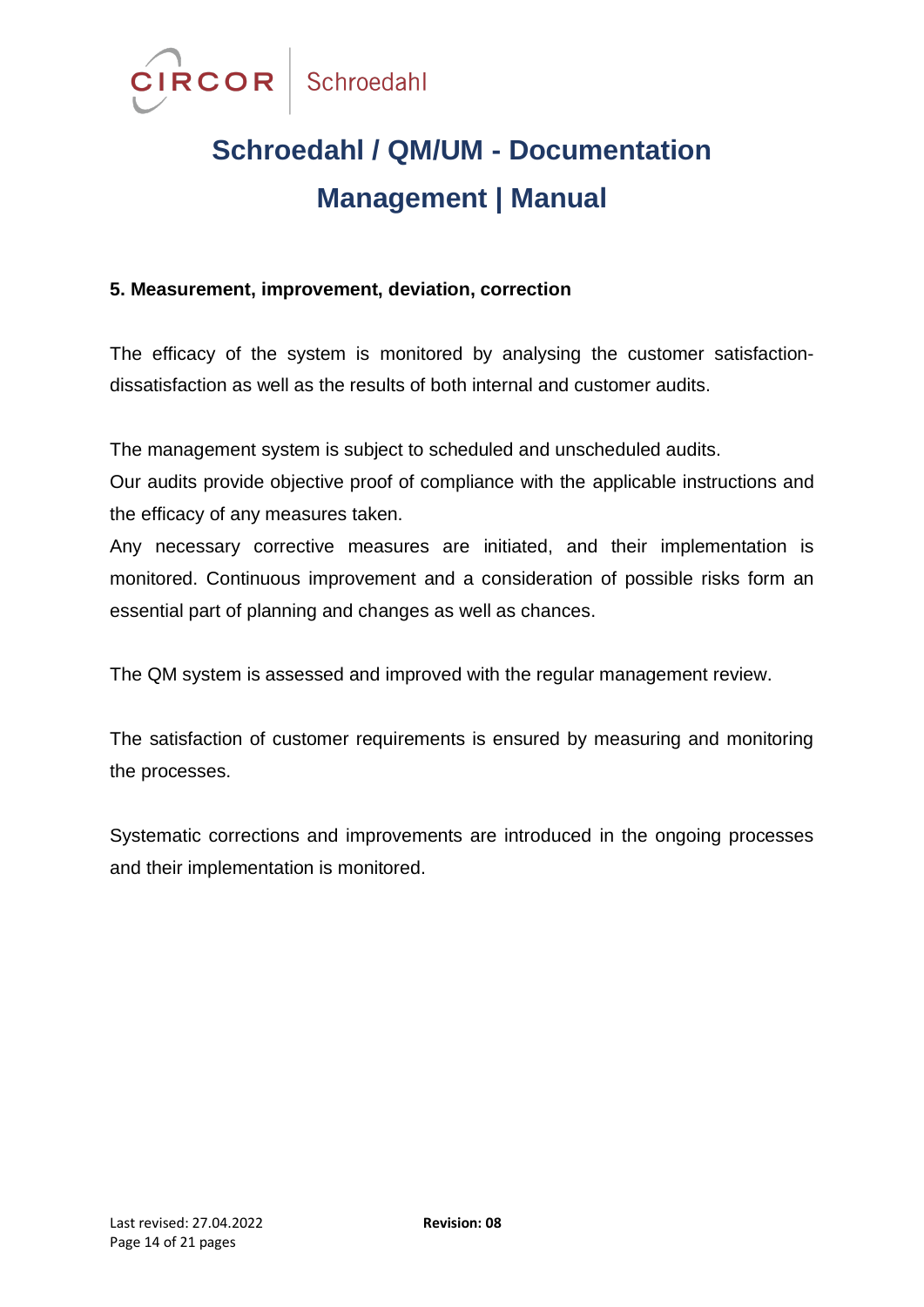

**6. Other applicable documents Appendix 1 Process map**

**Appendix to the management manual: Appendix 2 Organisational chart for SCHROEDAHL GmbH**

**Appendix 3 List of other applicable documents Management instructions (documented procedure) Environmental management instructions (documented procedure) List of abbreviations used**

### **Our processes have proven their worth.**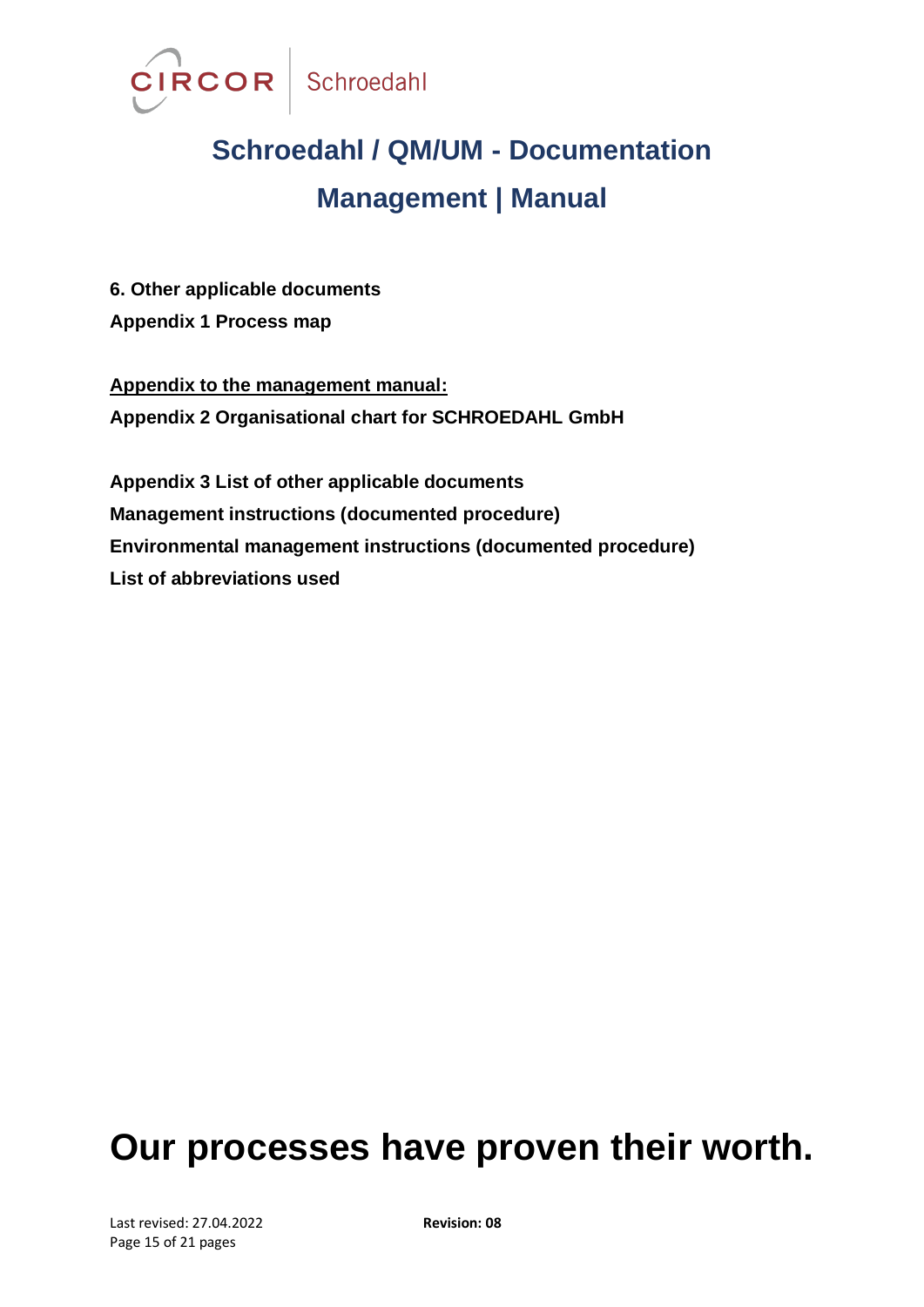

### **Appendix 1 Process map**



Last revised: 27.04.2022 **Revision: 08** Page 16 of 21 pages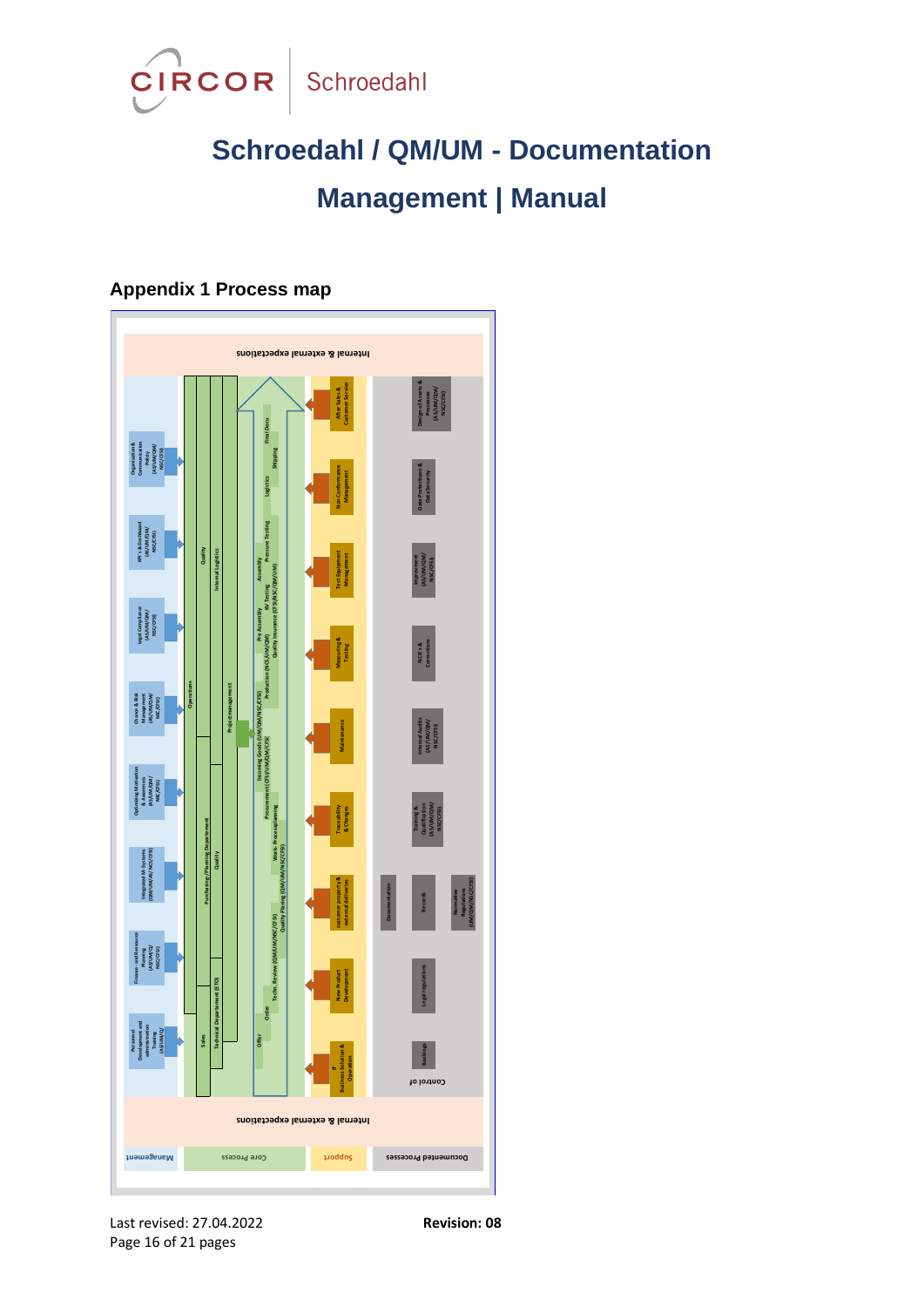

**Appendix 2 Organisational Chart for SCHROEDAHL GmbH**

See extra appendix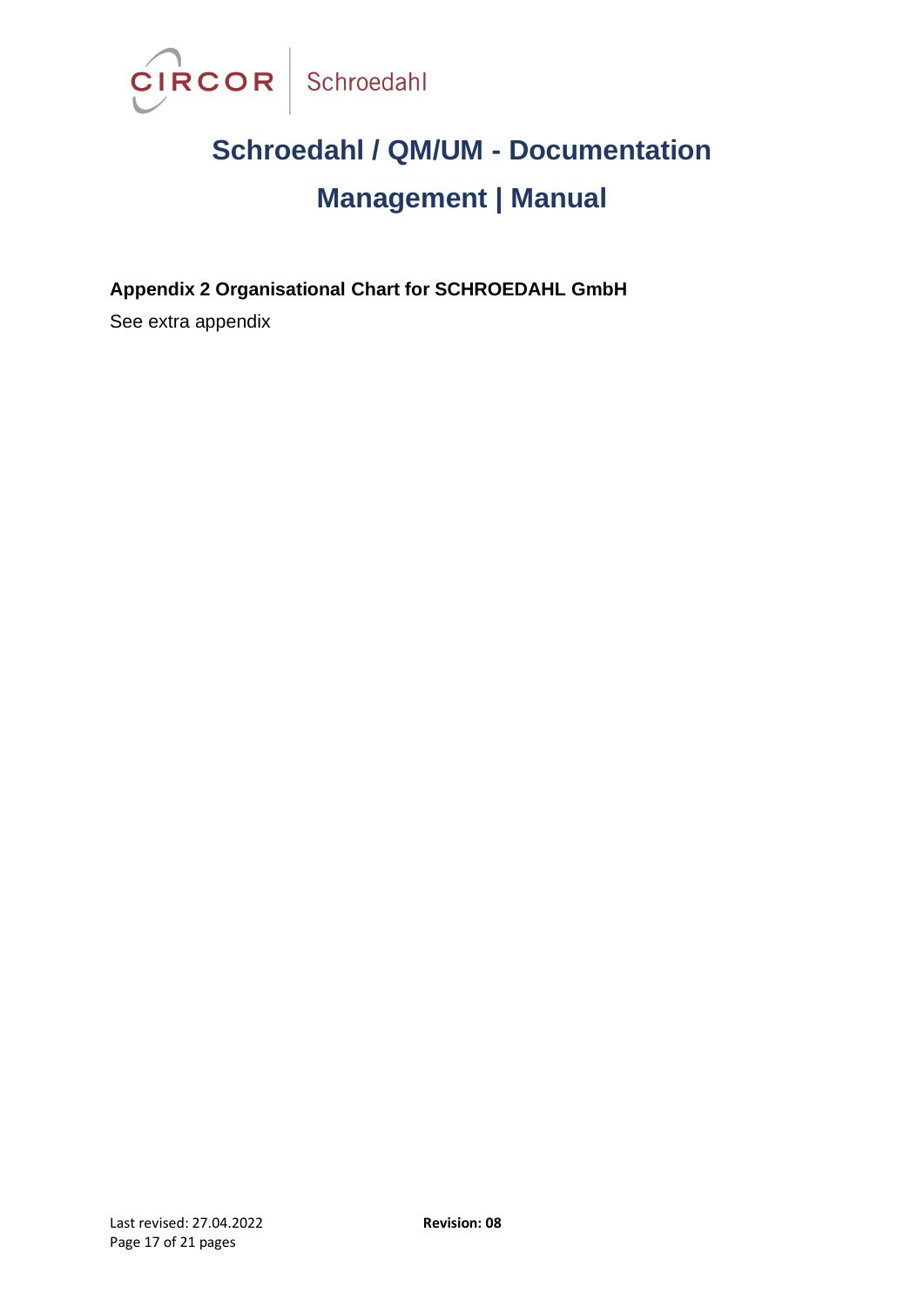

#### **Appendix 3 List of other applicable documents**

**Management procedure instructions (documented procedures)**

| MPI no. | Title                                                                                    |
|---------|------------------------------------------------------------------------------------------|
|         |                                                                                          |
| 0Q 100  | Control of documents                                                                     |
| 0Q 101  | Control of records                                                                       |
| 0Q 102  | Drafting / amending and structure of instructions                                        |
| 0Q 104  | Internal-external communication                                                          |
| 0Q 110  | Standards office: managing standards, regulations and specifications                     |
| 0Q 200  | Drafting / amending / verifying order-related documentation                              |
| 0Q 201  | Project-related instructions                                                             |
| 0Q 210  | Drafting and verifying welding documents                                                 |
| 0Q 300  | Planning the product realisation: supporting, value-creating and management<br>processes |
| 0Q 301  | Sales process                                                                            |
| 0Q 302  | Development/engineering/technology D+E process                                           |
| 0Q 303  | Quality management QM process                                                            |
| 0Q 304  | Planning AV process                                                                      |
| 0Q 305  | Purchasing EK process                                                                    |
| 0Q 309  | <b>Customer Satisfaction Analyzation</b>                                                 |
| 0Q 311  | Operations OPS process                                                                   |
| 0Q 320  | Manufacturing and testing pressure equipment                                             |
| 0Q 330  | Identification/marking and traceability                                                  |
| 0Q 352  | Coating specification - definition and report                                            |
| 0Q 400  | Subcontracting to service providers                                                      |
| 0Q 500  | Dealing with deviations / control of faulty products                                     |
| 0Q 501  | Preventive measures to eliminate possible deviations                                     |
| 0Q 502  | Identification of risks and opportunities                                                |
| 0Q 505  | Environmental Health & Safety - violation of security                                    |
| 0Q 600  | Internal audits - planning, performance and documentation                                |
| 0Q 610  | Subcontractors and service providers - assessment, selection and<br>documentation        |
| 0Q 620  | Analysis, monitoring and measurement of processes and products                           |
| 0Q 700  | Personnel, personnel development and training                                            |
| 0Q 800  | Management review                                                                        |
| 0Q 801  | KAIZEN - Annual planning                                                                 |
| 0Q 802  | Continuous Improvement (CI)                                                              |
| 0Q 900  | Management Commitment of the management to a safety culture                              |
| 0Q 901  | Handling NPP orders - planning, performance, documentation                               |
|         |                                                                                          |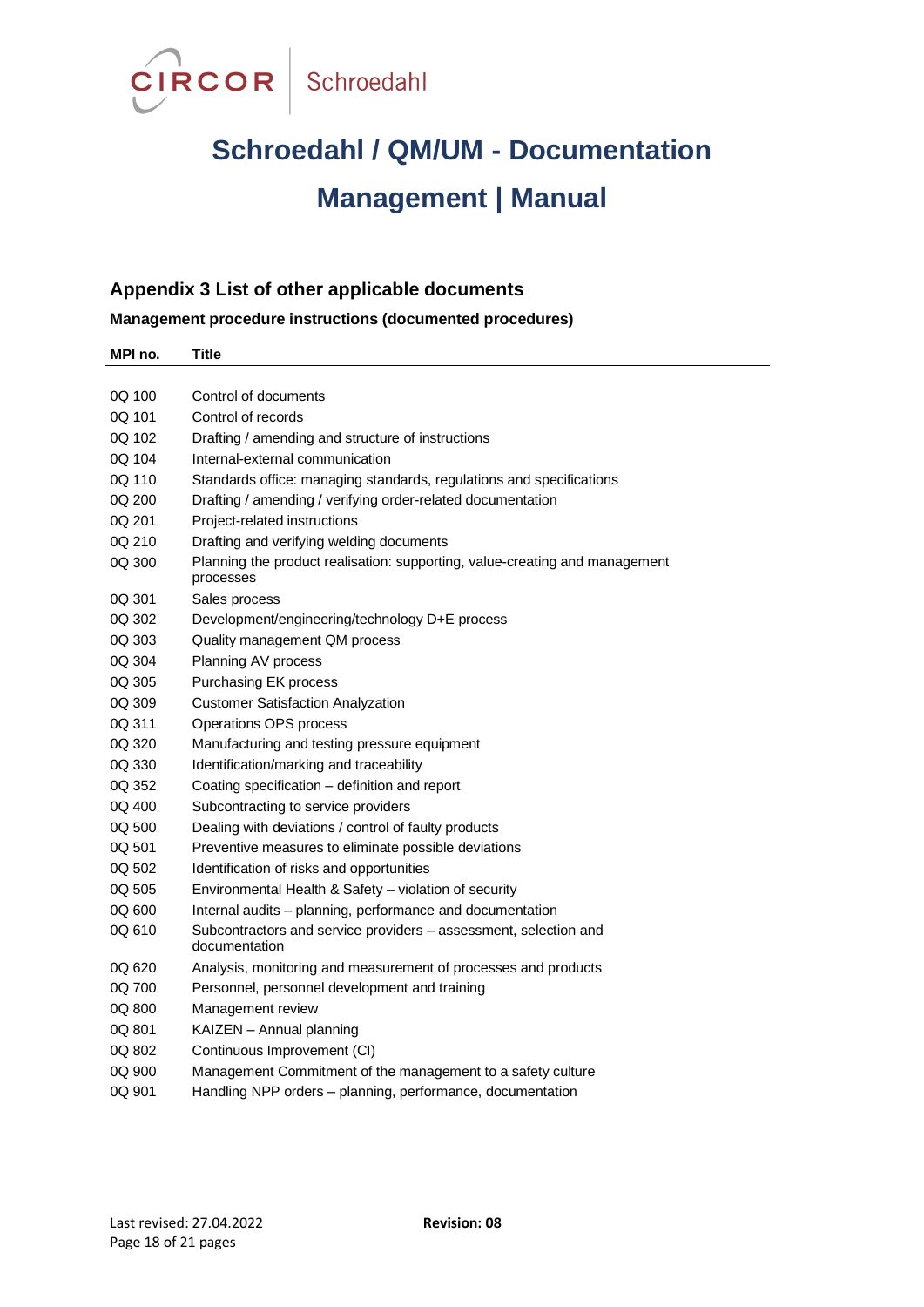

#### **Management work instructions (documented procedures)**

| MA no. | Title                                                 |
|--------|-------------------------------------------------------|
|        |                                                       |
| 1Q 305 | Incoming goods                                        |
| 1Q 306 | Products provided by the customer                     |
| 1Q 321 | Heat treatment of steels                              |
| 1Q 322 | Welding work /welding supervision                     |
| 1Q 330 | Re-stamping                                           |
| 1Q 331 | Marking of parts with article number                  |
| 1Q 340 | Cleaning and handling valves                          |
| 1Q 352 | Standard coating specification                        |
| 1Q 354 | Packing valves                                        |
| 1Q 401 | Pickling instruction                                  |
| 1Q 621 | Using the acceptance dispatch note                    |
| 1Q 901 | Packing valves for the nuclear field                  |
| 1Q 902 | Cleaning and handling valves for the nuclear field    |
| 1Q 903 | Storage and transport of valves for the nuclear field |
|        |                                                       |

1Q 904 Receipt and material flow of filler metals

#### **Management test instructions (documented procedures)**

| MP no. | <b>Title</b>                                                               |
|--------|----------------------------------------------------------------------------|
|        |                                                                            |
| 2Q 311 | Identity check                                                             |
| 2Q 320 | Dimensional check                                                          |
| 2Q 322 | Monitoring the welding shop                                                |
| 2Q 352 | Checking the nominal film thickness                                        |
| 2Q 601 | Checking the measurement and control equipment                             |
| 2Q 610 | External checking of test equipment                                        |
| 2Q 622 | Dye penetrant testing                                                      |
| 2Q 621 | Visual inspection                                                          |
| 2Q 624 | Ultrasound test instruction for welding ends tests pursuant to AVS 22.2/50 |
| 2Q 625 | Ultrasound test instruction for welding seam tests pursuant to AVS 22.2/50 |
| 2Q 630 | Water pressure test of the pressure retaining housing                      |
| 2Q 631 | Leak test of the pressure retaining housing                                |
| 2Q 632 | Seat leak test                                                             |
| 2Q 633 | <b>Function check</b>                                                      |
| 2Q 634 | Test bench – check the design of TD valves                                 |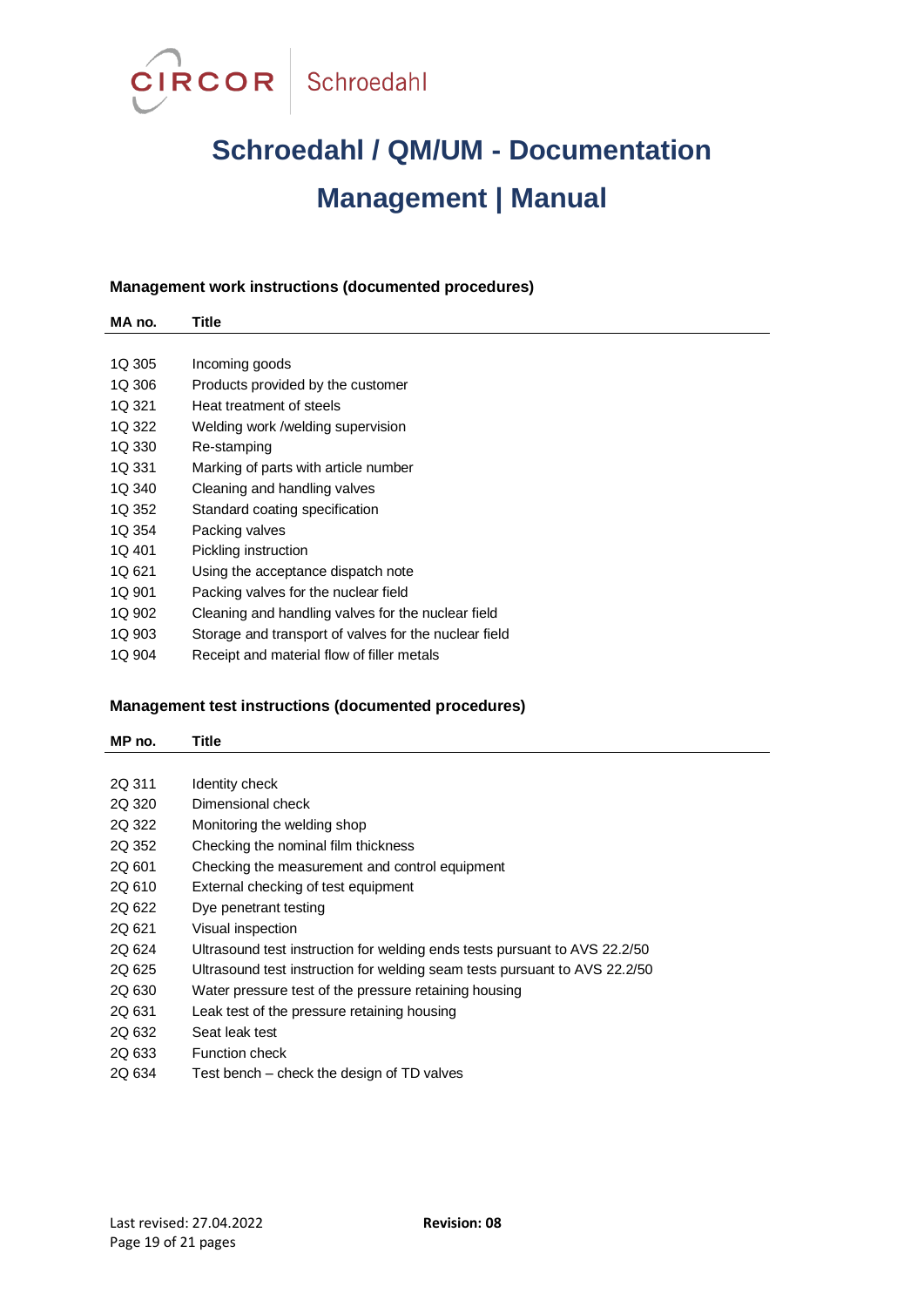

**Management instructions for specialist departments (documented procedures)**

| No.                                       |         | Title                  |
|-------------------------------------------|---------|------------------------|
|                                           |         | <b>Purchasing (EK)</b> |
|                                           | 1 EK 01 | Inquiry                |
|                                           | 1 FK 02 | Order                  |
|                                           | 1 FK 03 | Order confirmation     |
|                                           | 1 FK 04 | Incoming goods         |
|                                           | 1 FK 05 | Invoice verification   |
|                                           | 1 EK 07 | Vendor rating          |
| Sales / Customer Service KD / After Sales |         |                        |
|                                           | 1 KD 02 | Order processing       |

- 
- 1 KD 03 Dispatch
- 1 KD 04 Invoice generation
- 1 KD 05 Warranties
- 1 KD 06 Complaints
- 1 KD 07 Radiation protection instruction
- 1 KD 08 Guidelines for installation personnel

#### **Planning AV**

- 1 AV 01 Order Processing
- 1 AV 02 Processing accruing orders in the AV
- 1 AV 03 Controlling the production documents in production

#### **IT – Infrastructure EDP**

- 1 EDV 01 User data backup in the computer domain SA
- 1 EDV 02 User data backup in the development / engineering department D+E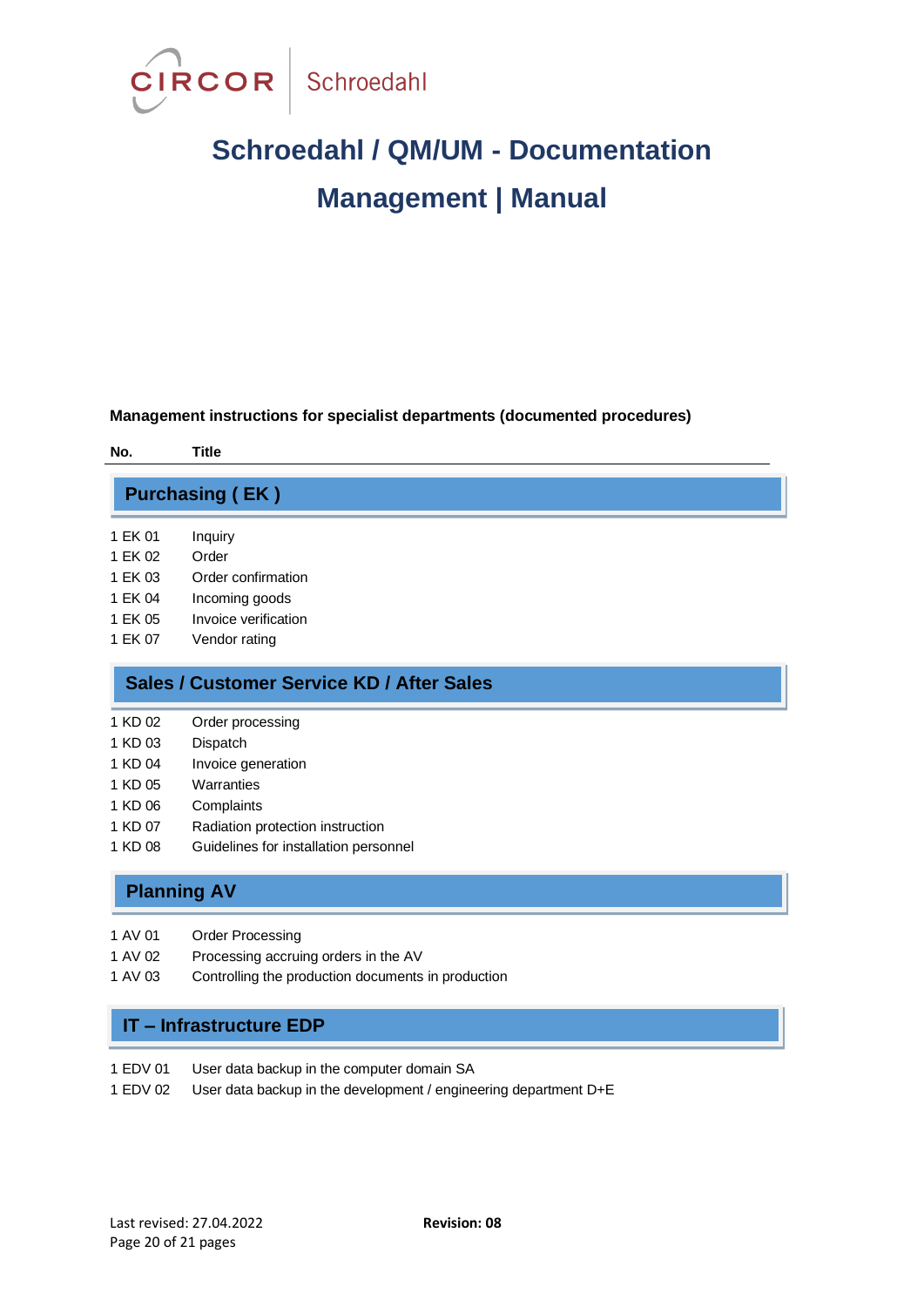

#### **Development/Engineering/Technology D+E**

- 1 E+K 01 Type code for control valves
- 1 E+K 02 Drawing filing system
- 1 E+K 03 Amending drawings and parts lists in the D+E department
- 1 E+K 04 Filing system for installation reports in the D+E department
- 1 E+K 05 Order processing in the D+E department
- 1 E+K 06 Type code for minimum flow valves
- 1 E+K 07 Drawing filing system for minimum flow valves
- 1 E+K 08 Preparing, changing and distributing the workshop note (WZ) for minimum flow valves
- 1 E+K 09 Preparing, changing and distributing the workshop note (WZ) for control valves
- 1 E+K 10 Preparing calculation sheets using Mathcad (D+E)
- 1 E+K 11 Preparing welding plans
- 1 E+K 12 Filing scheme for the WinWord program
- 1 E+K 13 Working with the P2 program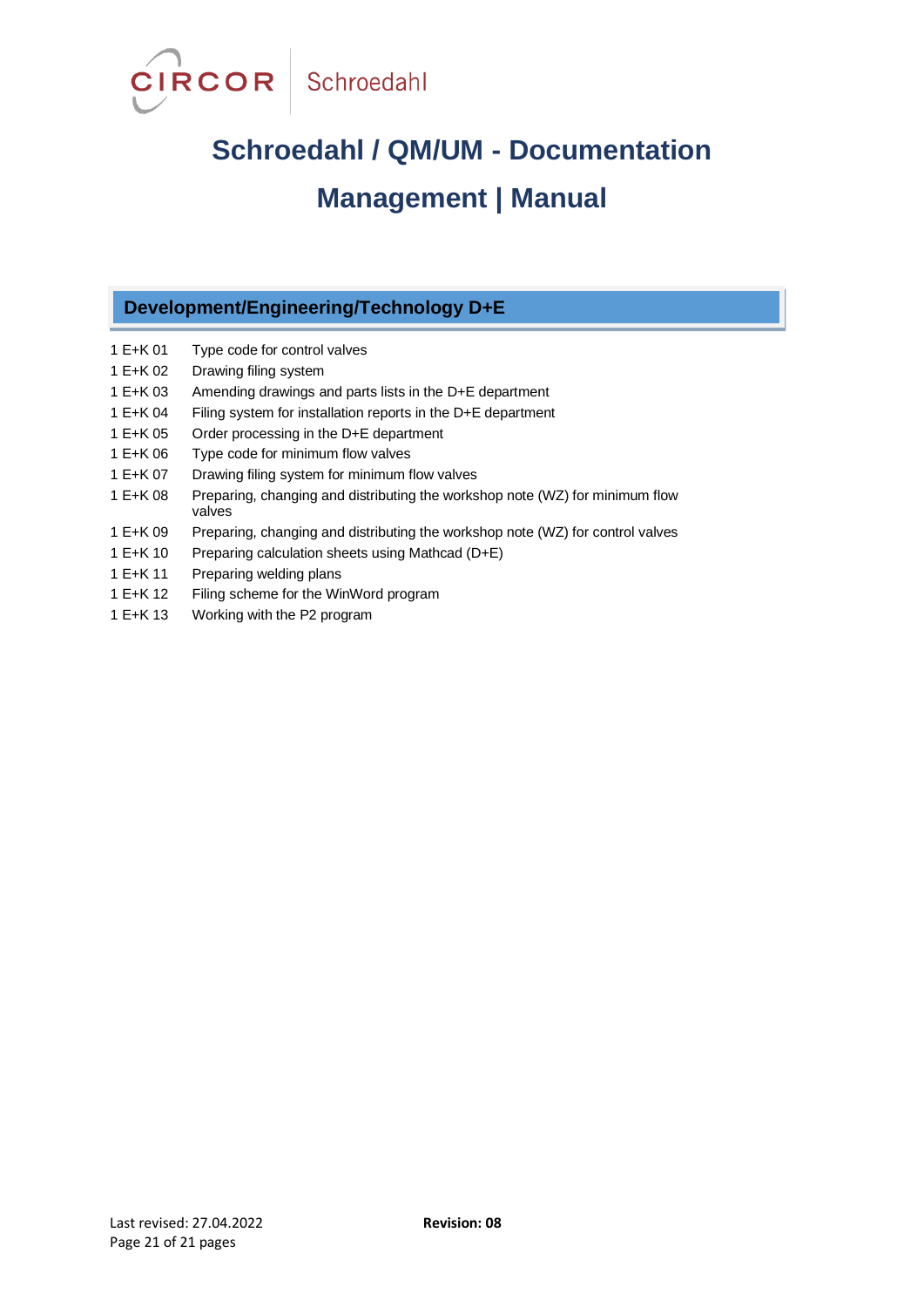

#### **Environmental management - (documented procedure)**

| <b>Procedure instructions</b> |                                                                                                        |  |
|-------------------------------|--------------------------------------------------------------------------------------------------------|--|
| 0U 100                        | Operating report                                                                                       |  |
| OU 101                        | Energy management                                                                                      |  |
| OU 102                        | Environmental aspects (interested parties, risk & opportunities, lifecycle<br>assessment, risk matrix) |  |
| OU 103                        | Schedule of legal provisions                                                                           |  |
| 0U 200                        | Hazardous substances                                                                                   |  |
| 0U 300                        | Waste management                                                                                       |  |
| OU 400                        | Emergency precautions and hazard prevention                                                            |  |

| 1U 110 | Check and clean the sludge trap |
|--------|---------------------------------|
|--------|---------------------------------|

- 1U 111 Checking various drip trays for hazardous substances and the sludge trap
- 1U 201 Leak of substances hazardous to water at the chip container
- 1U 202 Handling the oil skimmer's collecting tank at CNC machines
- 1U 203 Storing hazardous substances
- 1U 301 Disposal of the coloured water from the coating booth
- 1U 400 Issue and assessment of the safety and environmental instructions for external companies
- 1U 401 Named helpers